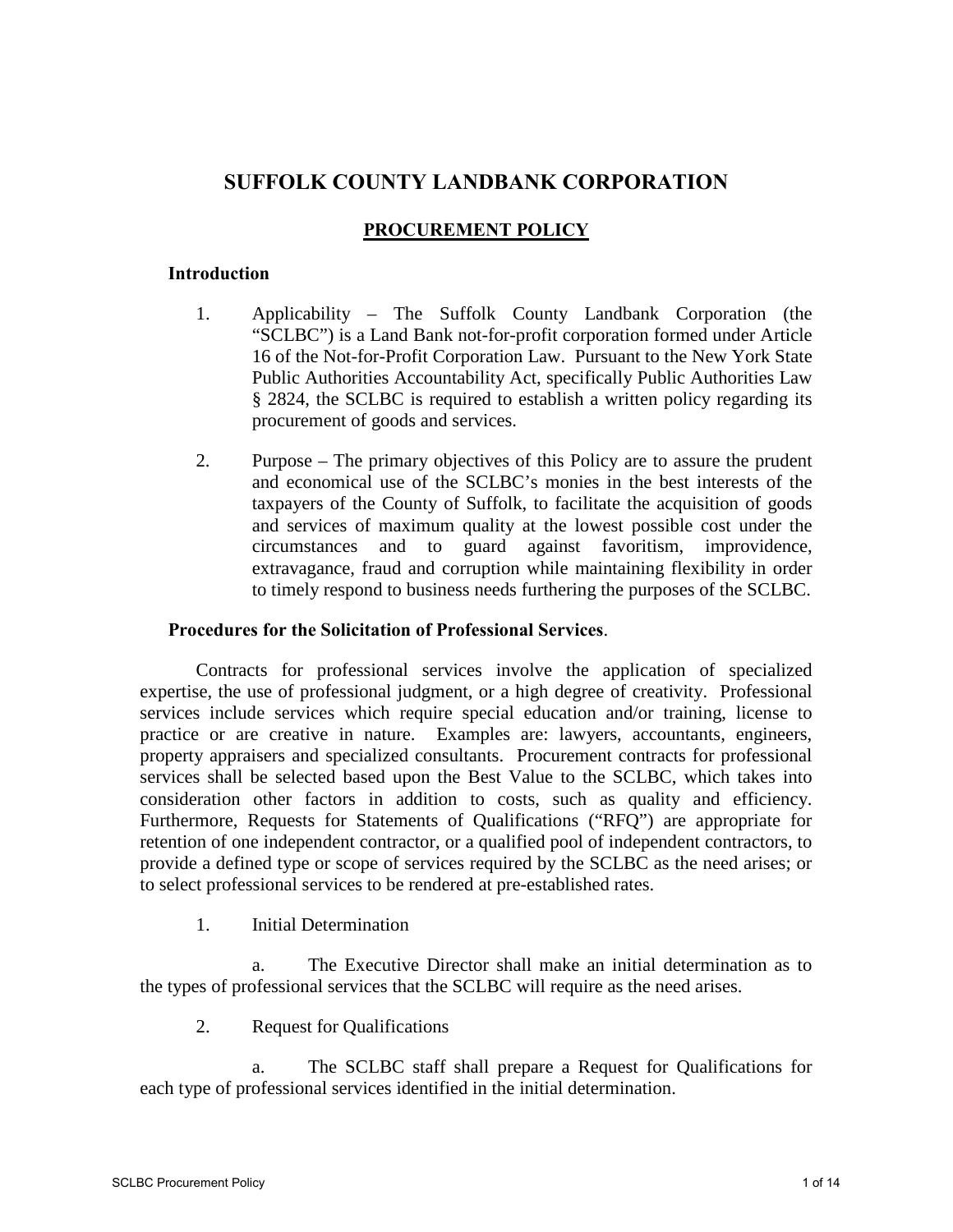3. Pre-Qualification of Professional Service Providers

 a. The SCLBC staff shall review, evaluate and rank the qualifications received from the independent contractors based upon the criteria set forth in the RFQ, which may include, skill, experience, quality, efficiency and fee.

 b. The Executive Director shall review and approve the scoring of the responses to the RFQ and the selection of the independent contractors to be included on the pre-qualified lists.

 c. The pre-qualified vendor lists by type of professional service as well as any and all changes made thereto shall be pre-approved by the Board.

 d. Additionally, at the discretion of the Executive Director, the SCLBC may utilize independent contractors from Suffolk County's pre-qualified vendor lists. The same "Contracts for Services" policies (outlined in section 5 below) shall be applicable when utilizing Suffolk County approved contractors.

4. Documentation

 a. The Executive Director's determination of need for a particular professional service shall be maintained in the procurement file.

 b. A record of the RFQ, the responses, and any determinations pursuant thereto shall be maintained in the procurement file.

 c. A record of any changes made to the pre-qualified independent contractor lists and the reasons therefor shall be maintained in the procurement file.

5. Contracts for Services

 a. For all services that will be rendered by pre-qualified vendors at pre-approved rates or rates that do not exceed pre-set maximums, contracts for such services may be entered into on behalf of the SCLBC by the Executive Director at his or her discretion and without the necessity of Board approval.

 b. For all services that will be rendered by pre-qualified vendors where the rates and fees have not been pre-approved, or where rate or fee maximums have not been pre-set, the Executive Director shall obtain three or more quotes from vendors on the pre-qualified lists and select the lowest cost vendor. Contracts for such services may be entered into on behalf of the SCLBC by the Executive Director with the approval of the Chair and without the necessity of Board approval.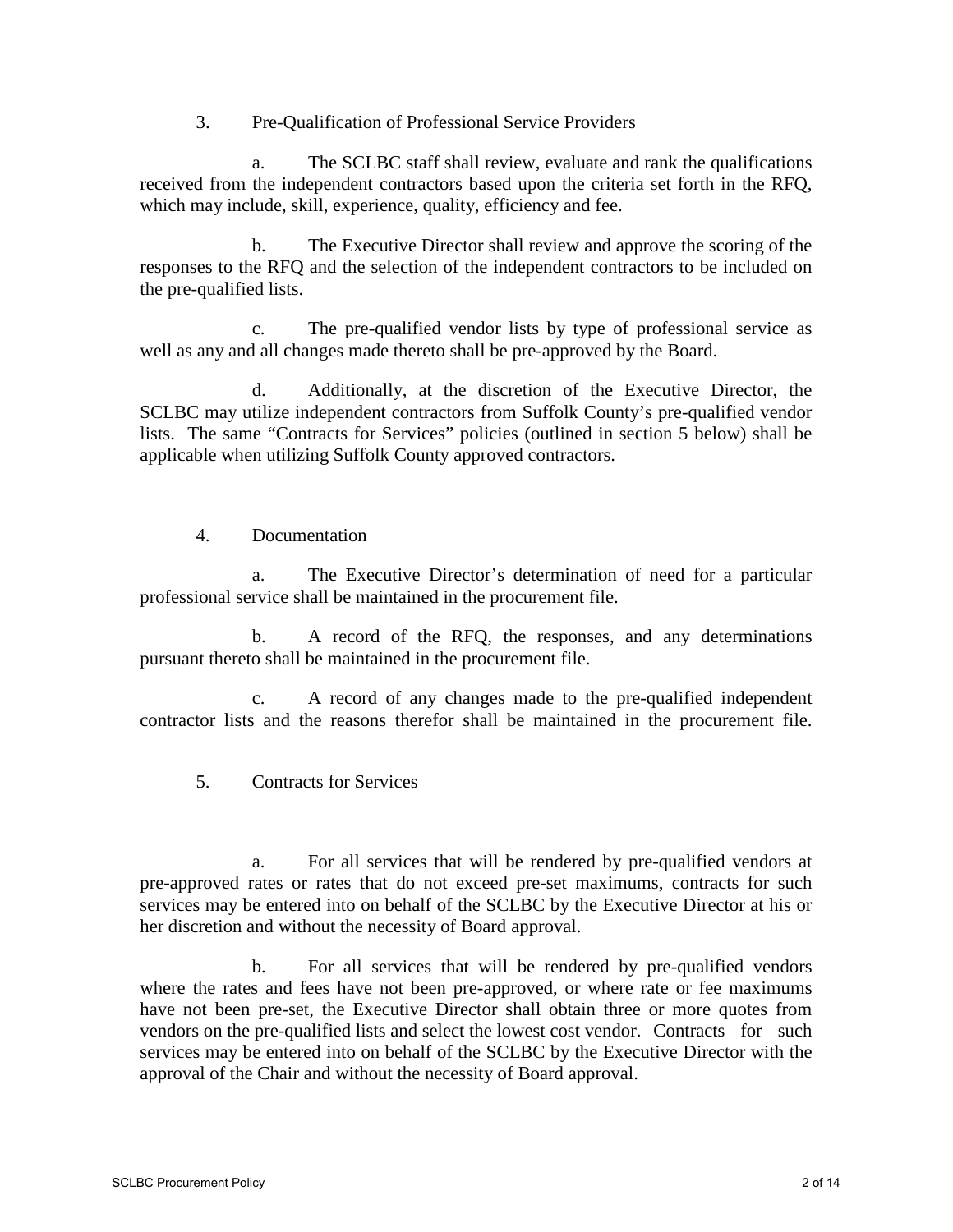c. For any professional service contract where the total fee for the service requested by the SCLBC will exceed \$30,000 must be approved by the Board.

# **C. Procedures for the Solicitation of Goods, Commodities and Equipment**

- 1. Solicitation Procedures for the Purchase of Goods, Commodities or Equipment (hereinafter "Goods").
	- a. Up to \$5,000 per instance The discretion of the Executive Director of the SCLBC.
	- b. Between \$5,001 to \$20,000 per instance Written/fax/email quotations from at least three vendors.
	- c. Greater than \$20,000 per instance Written Request for Proposal.
	- d. Notwithstanding the foregoing, should cumulative procurements pursuant to paragraphs (a) or (b) above exceed \$20,000 per calendar year for a single vendor, the SCLBC shall be required to prepare a Written Request for Proposal for such procurements.
- 2. Exceptions. Alternative proposals or quotations shall not be required for procurements made through or with respect to:
	- a. Suffolk County Contracts when the SCLBC is able to procure commodities, equipment, or goods off of Suffolk County contracts, it is unnecessary to obtain quotations or bids;
	- b. Emergency Procurements an emergency is an unanticipated occurrence beyond the control of the SCLBC that would endanger health, welfare or property. Approval of the Executive Director is necessary, which shall be documented and shall also include a description of the facts giving rise to the emergency.
	- c. Sole Source Procurements A "sole source" means a situation where (i) there is only one possible source in the marketplace from which to procure the desired goods, (ii) no other goods provide substantially equivalent or similar benefits, and (iii) considering the benefits, the cost to the SCLBC is reasonable.
	- d. Unavailability of three (3) vendors who are able or willing to provide a quote.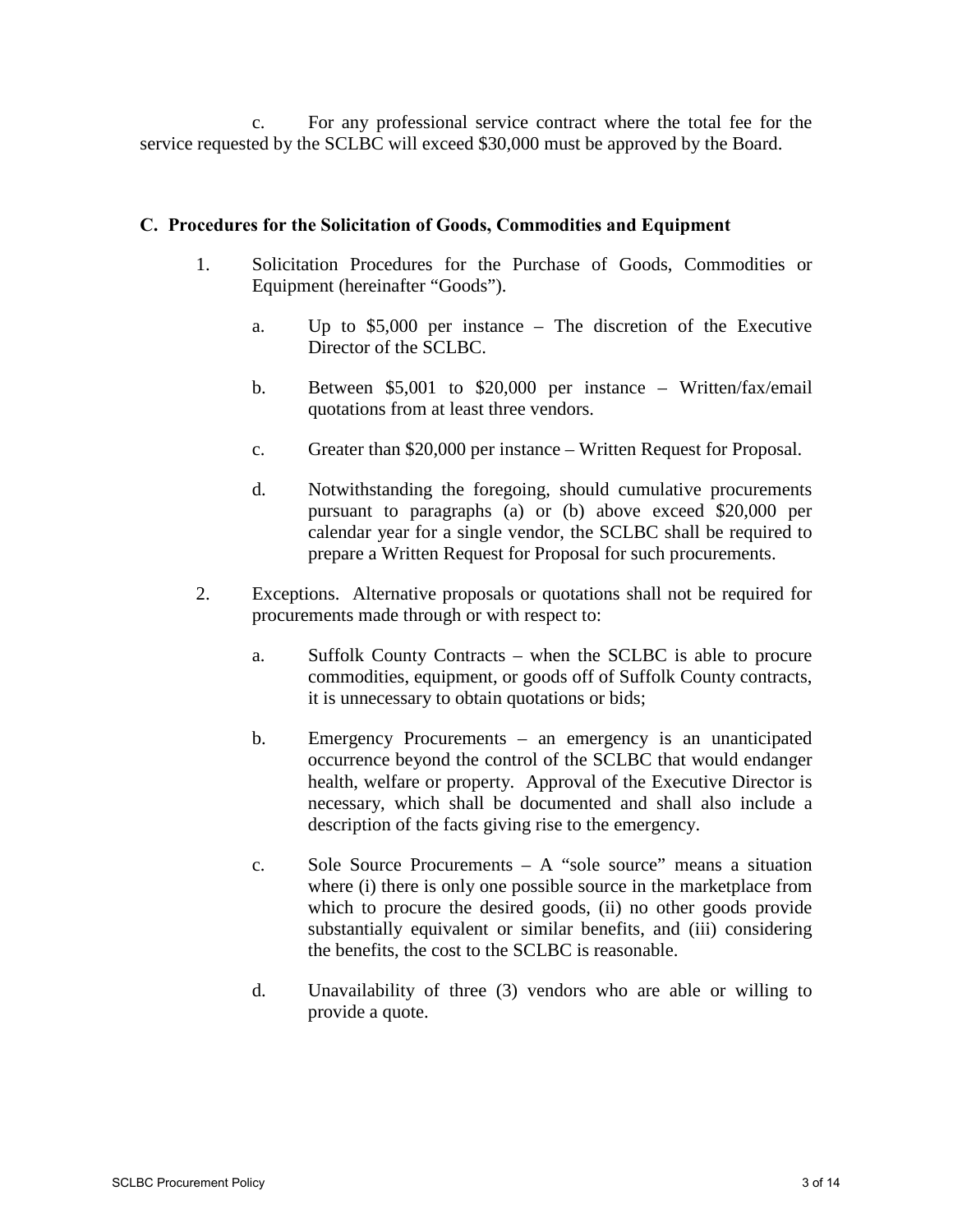3. Basis for the Award of Contracts.

Contracts will be awarded to the lowest responsible dollar offeror who meets the specifications therefor, except in circumstances that the SCLBC determines justify an award to other than the lowest responsible dollar offeror. In making any such determination, the SCLBC shall consider relevant factors including, without limitation:

- a. Delivery requirements
- b. Quality requirements
- c. Quantity requirements
- d. Past vendor performance and/or experience
- e. The unavailability of three or more vendors who are able or willing to quote on procurement.
- f. It may be in the best interests of the SCLBC to consider only one vendor who has previous expertise with respect to a particular procurement.
- g. Any procurement excepted from the alternative proposal/quotation requirements as set forth in subdivision 2 of this Section C.
- 4. Documentation
	- a. For each procurement of Goods by the SCLBC, the Executive Director shall set forth in writing a determination of need for the Goods, the category of procurement that is being made and what method of procurement is specified, which shall be maintained in the procurement file.
	- b. A record of all solicitations for alternative proposals or quotations, the response (if applicable), and any determinations pursuant thereto shall be maintained in the procurement file.
	- c. Whenever an award is made to other than the lowest responsible dollar offeror the reasons for doing so shall be set forth in writing and maintained in the procurement file.
	- d. Whenever the specified number of quotations cannot or will not be secured, the reasons for this shall be indicated in writing and maintained in the procurement file.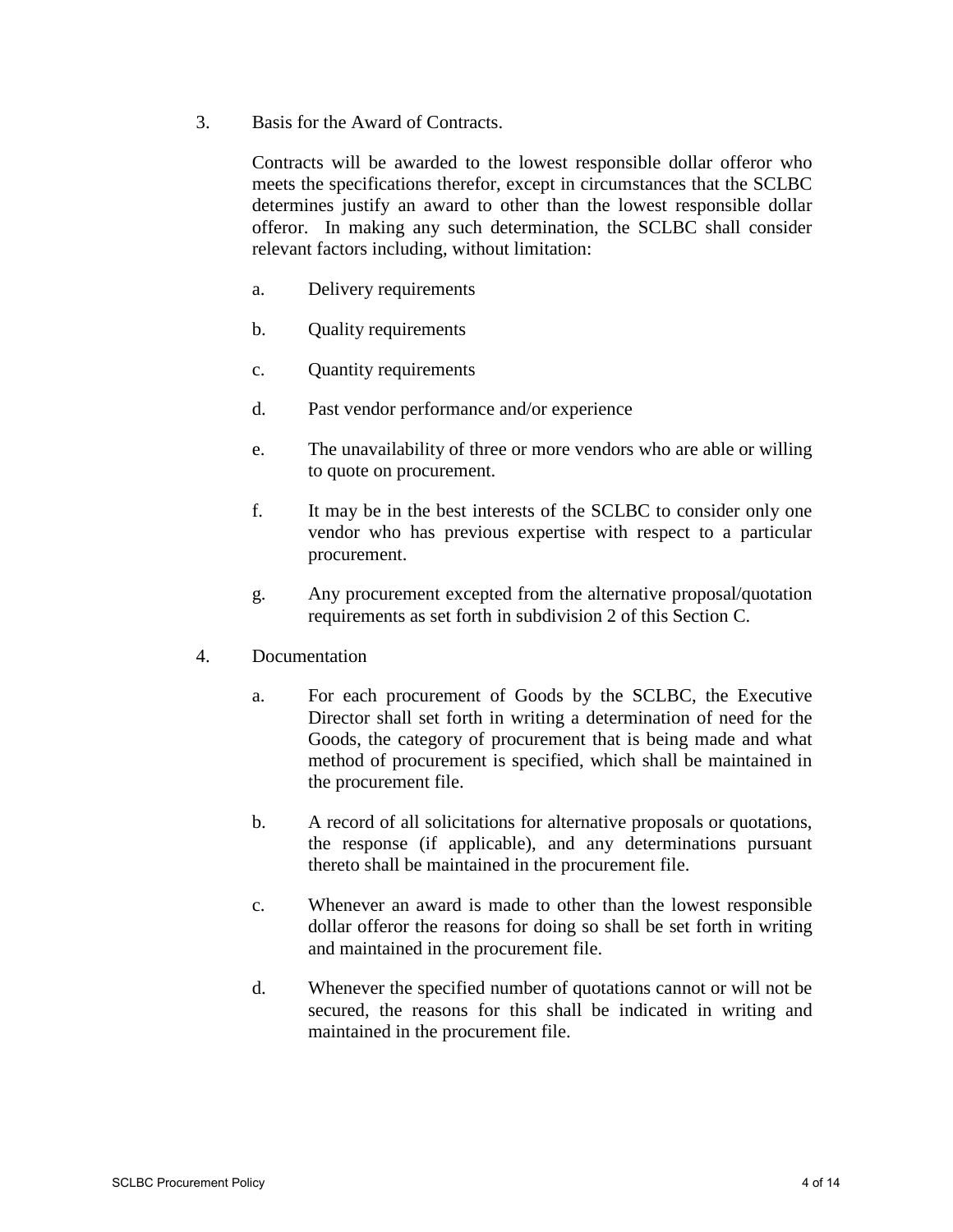- 5. Required Approval
	- a. Procurement Contracts for Goods in an amount up to and including \$5,000 may be entered into on behalf of the SCLBC by the Executive Director at his or her discretion and without the necessity of Board approval.
	- **b.** Procurement Contracts for Goods in an amount over \$5,000 may be entered into on behalf of the SCLBC by the Executive Director after approval by the Board.

# **D. Procedures for the Solicitation of Construction Contracts**

- 1. Notwithstanding anything to the contrary herein, pursuant to Not-for-Profit Corporation Law §1617, the SCLBC shall not award any construction, demolition, renovation or reconstruction contract greater than \$10,000 except to the lowest bidder who, in its opinion, is qualified to perform the work required and who is responsible and reliable. The SCLBC may, however, reject any or all bids or waive any informality in a bid if it believes that the public interest will be promoted thereby. The SCLBC may reject any bid, if, in its judgment, the business and technical organization, plant, resources, financial standing, or experience of the bidder justifies such rejection in view of the work to be performed.
	- a. The SCLBC shall prepare an Invitation for Bid ("IFB") setting forth the standards and requirements that competitors must observe for any construction, demolition, renovation or reconstruction contract that is estimated to cost greater than \$10,000. The IFB shall specify the deadline for the submission of bids and the date on which the bids will be opened.
	- b. Upon opening of the bids, the SCLBC shall determine whether the bidder is qualified, responsible and reliable by taking into consideration the following:
		- (i) Whether the bid was timely submitted;
		- (ii) Whether the bidder was responsive to all bid requirements;
		- (iii) Whether the bidder provided all licenses, insurance and current references where required;
		- (iv) Whether the bidder has the capacity and financial ability to complete the contract;
		- (v) Past performance.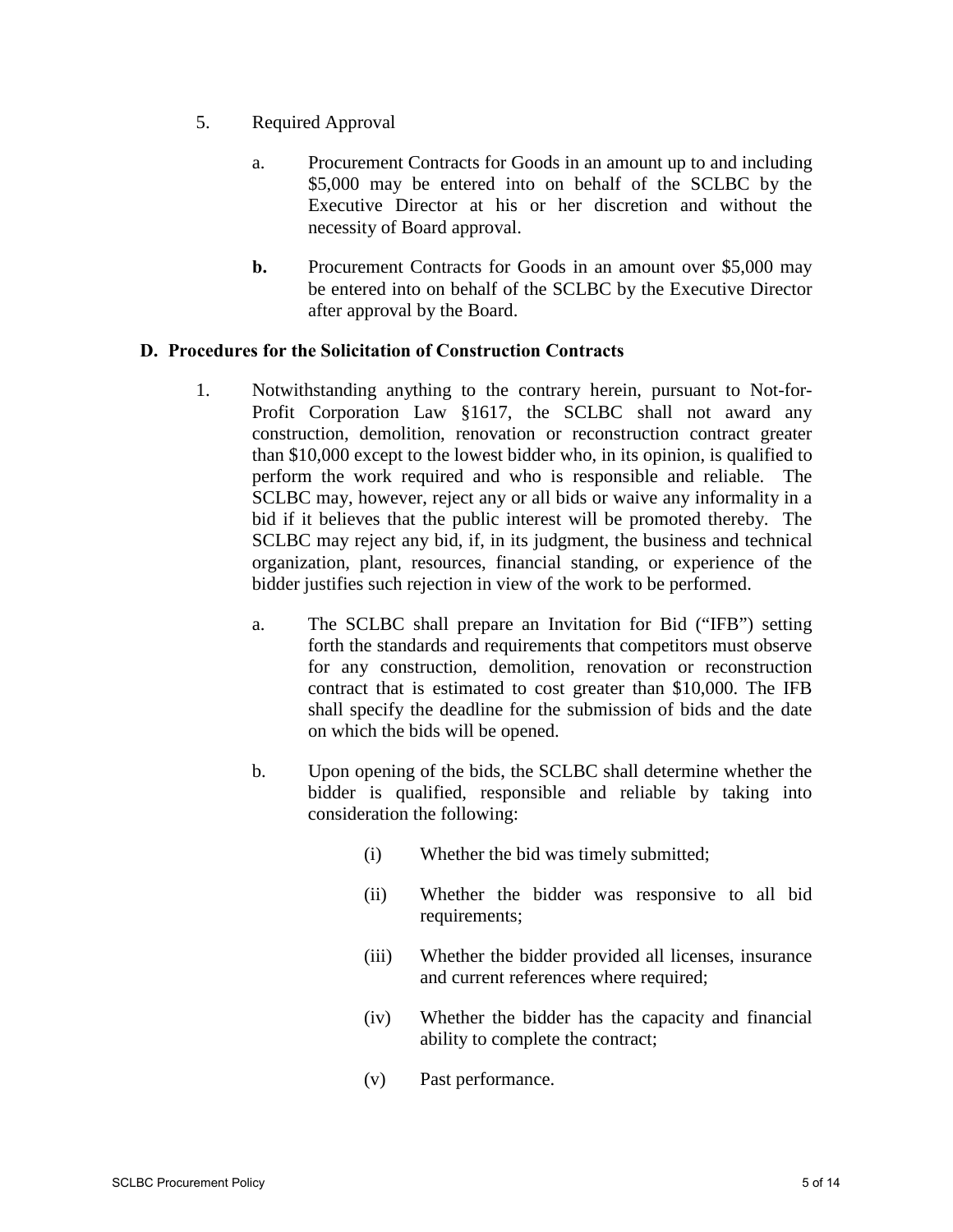- c. Upon determining which bidders are qualified, responsible and reliable, the SCLBC shall rank the bids based upon lowest cost and award the contract to the lowest bidder.
- 2. Construction, demolition, renovation or reconstruction contracts in the amount of \$10,000 or less shall require written/fax/email quotations from at least three vendors and shall be awarded in accordance with the procedure as set forth in §C(3).
- **3.** All construction, demolition, renovation or reconstruction awards must be approved by the Executive Director and all such contracts in an amount over \$5,000 may be entered into on behalf of the SCLBC by the Executive Director only after approval by the Board.

### **E. Minority and Women Owned Business Enterprises ("M/WBE")**

1. The SCLBC, acting through its contractors and their subcontractors, will encourage the use of NYS certified Minority-Owned Business Enterprises ("MBE") and Women-Owned Business Enterprises ("WBE"). "Minority-Owned Business Enterprise" shall have the same meaning herein as is set forth in Executive Law § 310(7). "Women-Owned Business Enterprise" shall have the same meaning herein as is set forth in Executive Law § 310(15).

Pursuant to Executive Law §313, the following annual NYS certified MBE and WBE goals and annual workforce participation goals were established for the SCLBC:

|                                                    | M/WBE<br><b>Utilization Goals</b> |
|----------------------------------------------------|-----------------------------------|
| <b>Non-Construction Services:</b>                  | $M = 19.60\%$<br>$W = 17.44\%$    |
| Commodities:                                       | $M = 16.12\%$<br>$W = 10.93%$     |
| Construction:                                      | $M = 14.34\%$<br>$W = 8.41\%$     |
| <b>Construction Related Professional Services:</b> | $M = 13.21\%$<br>$W = 11.32%$     |

Total Dollar Value of Annual SCLBC Procurements:

| MBE:   | 16.53% |
|--------|--------|
| WBE:   | 12.39% |
| M/WBE: | 28.92% |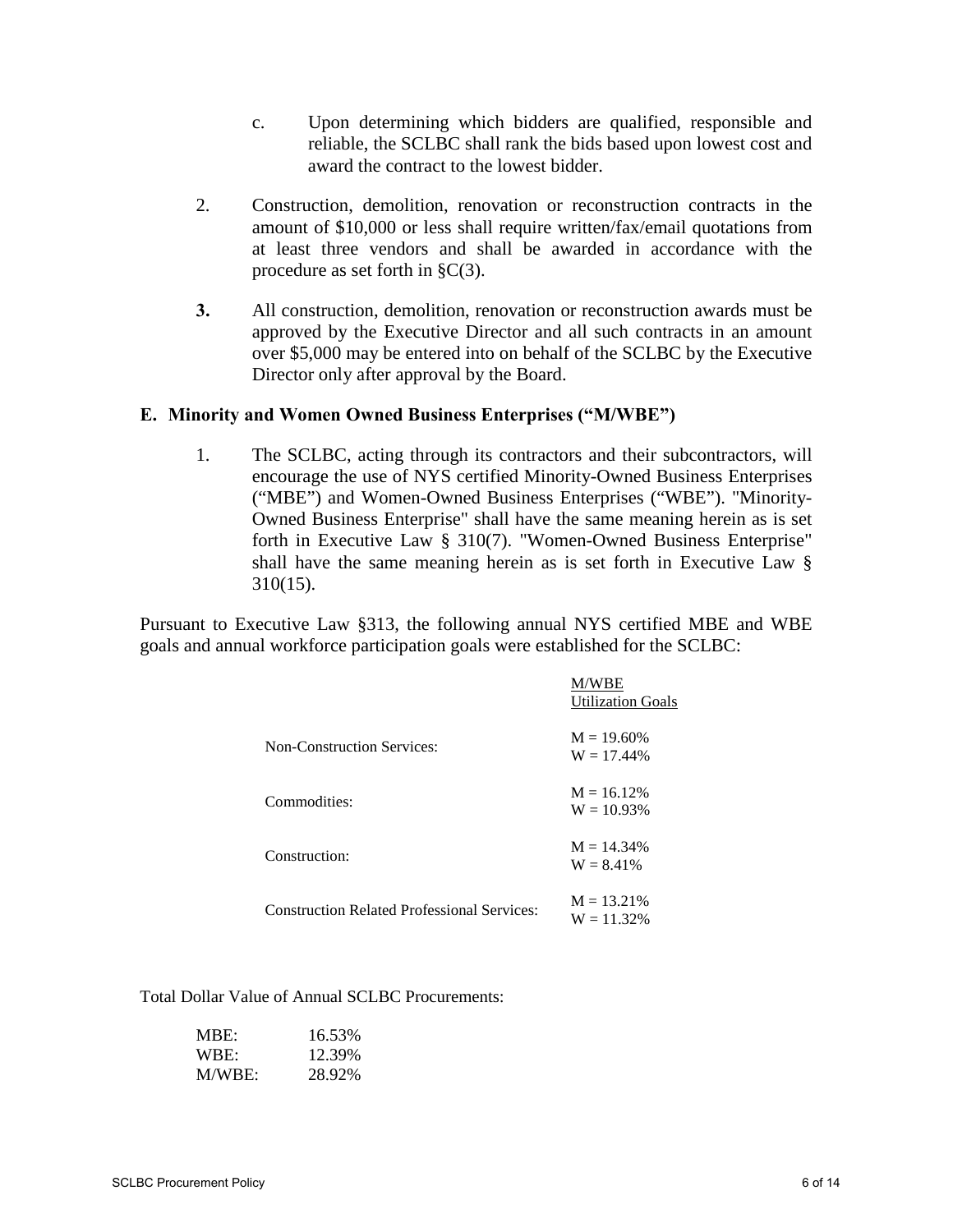- 2. Service Contracts Staffing Utilization Plan
	- a. Prior to the award of a service contract, the SCLBC shall obtain a copy of the contractors Equal Employment Opportunity (EEO) Policy Statement and a Staffing Plan of the anticipated work force to be broken down by specific ethnic background, gender and federal occupational categories (See Exhibit 1).
	- b. After the award of a SCLBC services contract, the contractor must submit to the SCLBC a Work Force Utilization Report (See Exhibit 2).
- 3. Contracts utilizing Subcontractors Utilization of NYS Certified M/WBEs
	- a. The contractor shall submit to the SCLBC a Utilization Plan listing all subcontractors and supplies the contractor intends to use on the contract with the SCLBC and indicate which ones are certified M/WBEs (See Exhibit 3).
	- b. The contractor shall submit M/WBE Utilization Compliance Reports at intervals established by the SCLBC (See Exhibit 4).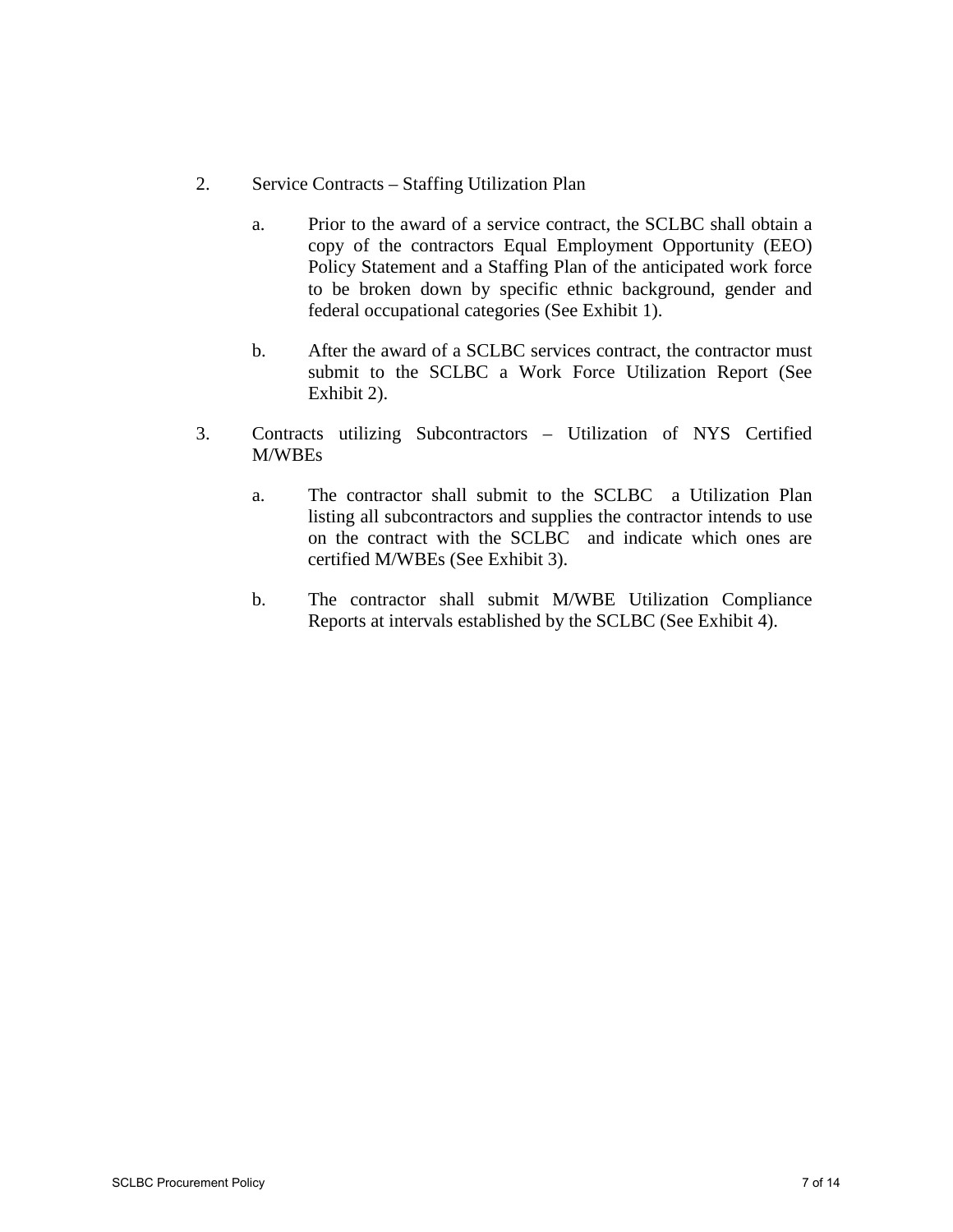#### **STAFFING PLAN**

**Project/RFP Title\_\_\_\_\_\_\_\_\_\_\_\_\_\_\_\_\_\_\_\_\_\_\_\_\_\_\_\_\_\_\_\_\_\_\_\_\_\_ Location of Contractor/Firm \_\_\_\_\_\_\_\_\_\_\_\_\_\_\_\_\_\_\_\_\_\_\_\_\_\_\_\_\_\_\_\_\_\_\_\_\_\_** 

**Contractor/Firm Name\_\_\_\_\_\_\_\_\_\_\_\_\_\_\_\_\_\_\_\_\_\_\_\_\_\_\_\_\_\_\_\_\_\_\_\_\_\_** 

**Check applicable categories: (1) Staff Estimates include: Contract Specific Workforce Total Workforce Subcontractors** 

| TOTAL ANTICIPATED WORK FORCE            |      |                                            |                                                |        |          |        |                                            |        | <b>Total Percent</b>                            | <b>Total Percent</b> |                                     |                            |
|-----------------------------------------|------|--------------------------------------------|------------------------------------------------|--------|----------|--------|--------------------------------------------|--------|-------------------------------------------------|----------------------|-------------------------------------|----------------------------|
| <b>Federal Occupational</b><br>Category |      | <b>Total Number of</b><br><b>Employees</b> | <b>Black (Not of</b><br><b>Hispanic Origin</b> |        | Hispanic |        | <b>Asian or Pacific</b><br><b>Islander</b> |        | <b>Native American</b><br><b>Alaskan Native</b> |                      | <b>Minority</b><br><b>Employees</b> | Female<br><b>Employees</b> |
|                                         | Male | Female                                     | Male                                           | Female | Male     | Female | Male                                       | Female | Male                                            | Female               |                                     |                            |
| Officials/Admin.                        |      |                                            |                                                |        |          |        |                                            |        |                                                 |                      |                                     |                            |
| Professionals                           |      |                                            |                                                |        |          |        |                                            |        |                                                 |                      |                                     |                            |
| <b>Technicians</b>                      |      |                                            |                                                |        |          |        |                                            |        |                                                 |                      |                                     |                            |
| <b>Sales Workers</b>                    |      |                                            |                                                |        |          |        |                                            |        |                                                 |                      |                                     |                            |
| Office & Clerical                       |      |                                            |                                                |        |          |        |                                            |        |                                                 |                      |                                     |                            |
| <b>Craft Workers</b>                    |      |                                            |                                                |        |          |        |                                            |        |                                                 |                      |                                     |                            |
| <b>Operatives</b>                       |      |                                            |                                                |        |          |        |                                            |        |                                                 |                      |                                     |                            |
| Laborers                                |      |                                            |                                                |        |          |        |                                            |        |                                                 |                      |                                     |                            |
| <b>Service Workers</b>                  |      |                                            |                                                |        |          |        |                                            |        |                                                 |                      |                                     |                            |
| <b>TOTALS</b>                           |      |                                            |                                                |        |          |        |                                            |        |                                                 |                      |                                     |                            |
| <b>CERTIFICATION:</b>                   |      |                                            |                                                |        |          |        |                                            |        |                                                 |                      |                                     |                            |

CERTIFICATION:<br>I, (Title), do certify that (i) I have read this Staffing Plan and (ii) to the best of my knowledge, information and believe the information herein is complete and accurate.

Signature Date Telephone Number ( )

*Forward to:*  Suffolk County Landbank Corporation 100 Veterans Memorial Highway Hauppauge, New York 11788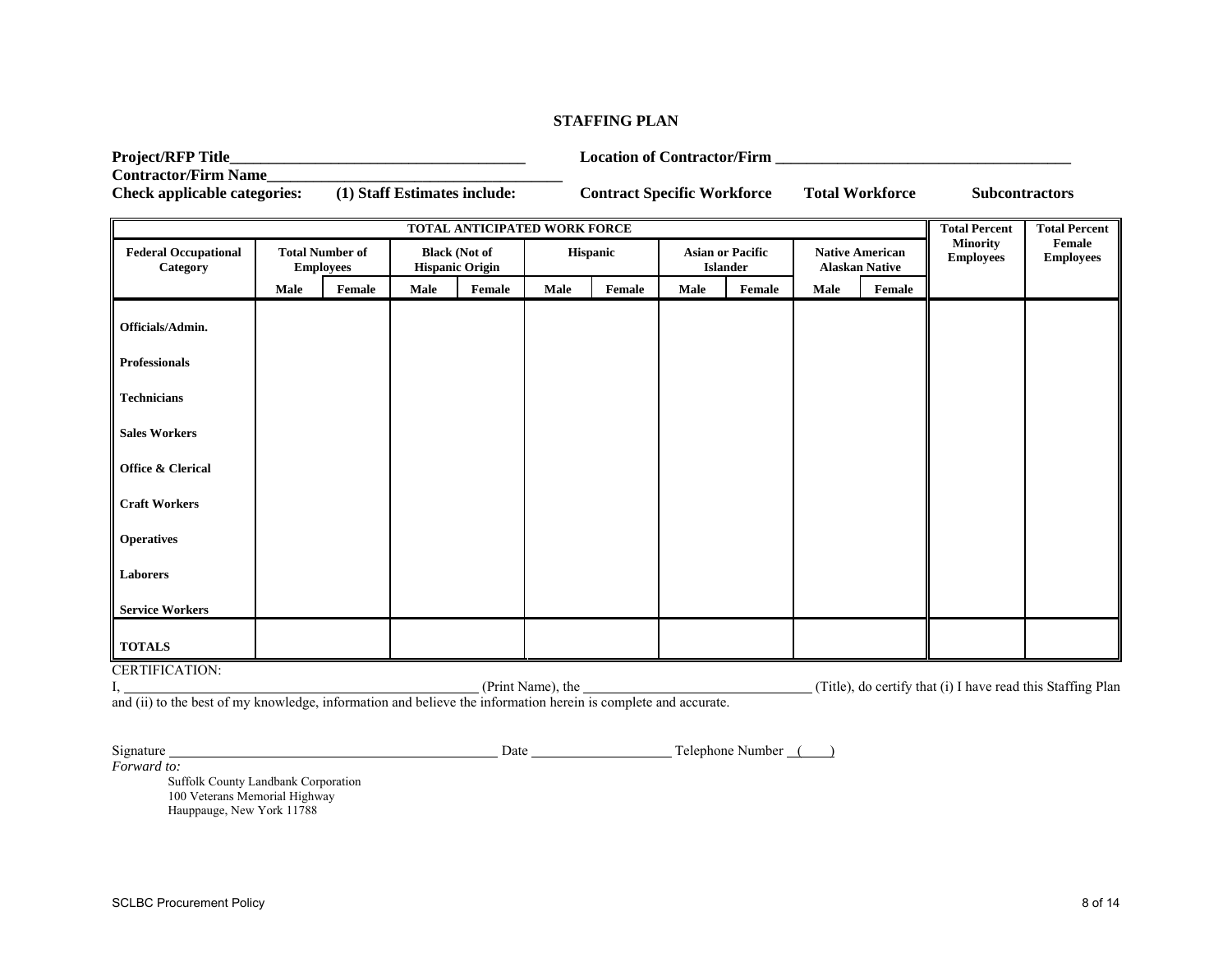### Suffolk County Landbank Corporation **WORKFORCE EMPLOYMENT UTILIZATION REPORT - CONSTRUCTION**

| TYPE OF REPORT (check one):             | TOTAL WORKFORCE                                                          |        |                         |                              | $\Box$ CONTRACT SPECIFIC WORKFORCE |                                           |                             |                                     |                     | CHECK IF NOT-FOR-PROFIT $\Box$ |  |  |
|-----------------------------------------|--------------------------------------------------------------------------|--------|-------------------------|------------------------------|------------------------------------|-------------------------------------------|-----------------------------|-------------------------------------|---------------------|--------------------------------|--|--|
| <b>CONTRACTOR/FIRM NAME:</b>            |                                                                          |        |                         |                              |                                    |                                           | <b>CONTRACT START DATE:</b> |                                     |                     |                                |  |  |
| ADDRESS:                                |                                                                          |        |                         |                              |                                    | PERCENT OF JOB COMPLETED:                 |                             |                                     |                     |                                |  |  |
|                                         |                                                                          |        |                         |                              |                                    |                                           | <b>REPORTING PERIOD:</b>    |                                     |                     |                                |  |  |
| <b>TELEPHONE NUMBER:</b>                |                                                                          |        |                         |                              |                                    | <b>D</b> MONTHLY                          |                             |                                     |                     |                                |  |  |
| FEDERAL ID NO.:                         |                                                                          |        |                         |                              |                                    | PROJECT NAME:                             |                             |                                     |                     |                                |  |  |
| N.Y.S. UNEMPLOYMENT INSURANCE NO.:      |                                                                          |        |                         |                              |                                    |                                           | PROJECT LOCATION:           |                                     |                     |                                |  |  |
| <b>O PRIME CONTRACTOR</b><br>CHECK ONE: |                                                                          |        | <b>IN SUBCONTRACTOR</b> |                              |                                    |                                           |                             |                                     |                     | ZIP:                           |  |  |
| CONTRACT NO.: CONTRACT AMOUNT: \$       |                                                                          |        |                         |                              |                                    |                                           | PRODUCT/SERVICE PROVIDED:   |                                     |                     |                                |  |  |
| FEDERAL OCCUPATIONAL                    |                                                                          |        |                         |                              | NUMBER OF EMPLOYEES                |                                           |                             |                                     |                     | <b>TOTAL PERCENT</b>           |  |  |
| CATEGORY                                | <b>BLACK</b> (Not of<br>TOTAL NUMBER<br>Hispanic Origin)<br>OF EMPLOYEES |        | <b>HISPANIC</b>         | ASIAN or<br>PACIFIC ISLANDER |                                    | NATIVE AMERICAN/<br><b>ALASKAN NATIVE</b> |                             | <b>MINORITY</b><br><b>EMPLOYEES</b> | FEMALE<br>EMPLOYEES |                                |  |  |
|                                         | MALE                                                                     | FEMALE | MALE                    | FEMALE                       | MALE                               | FEMALE                                    | MALE                        | FEMALE                              | MALE                | FEMALE                         |  |  |
| FOREMAN                                 |                                                                          |        |                         |                              |                                    |                                           |                             |                                     |                     |                                |  |  |
| <b>JOURNEYMAN</b>                       |                                                                          |        |                         |                              |                                    |                                           |                             |                                     |                     |                                |  |  |
| APPRENTICE                              |                                                                          |        |                         |                              |                                    |                                           |                             |                                     |                     |                                |  |  |
| LABORER                                 |                                                                          |        |                         |                              |                                    |                                           |                             |                                     |                     |                                |  |  |
|                                         |                                                                          |        |                         |                              |                                    |                                           |                             |                                     |                     |                                |  |  |
|                                         |                                                                          |        |                         |                              |                                    |                                           |                             |                                     |                     |                                |  |  |
| <b>TOTALS</b>                           |                                                                          |        |                         |                              |                                    |                                           |                             |                                     |                     |                                |  |  |

CERTIFICATION: I, (Print Name), the \_\_\_\_\_\_\_\_\_\_\_\_\_\_\_\_\_\_\_\_\_\_\_\_\_\_\_\_\_\_\_\_\_\_\_\_\_\_\_\_\_\_\_\_\_\_\_\_\_\_\_\_\_

(Title), do certify that (i) I have read this Workforce Employment Utilization Report and (ii) to the best of my knowledge, information and belief the information contained herein is complete and accurate.

SIGNATURE:\_\_\_\_\_\_\_\_\_\_\_\_\_\_\_\_\_\_\_\_\_\_\_\_\_\_\_\_\_\_\_\_\_\_\_\_\_\_\_\_\_\_\_\_\_\_\_\_\_\_\_\_\_\_\_\_\_\_\_\_\_\_\_\_\_\_\_\_\_\_\_\_\_\_\_\_\_\_ DATE:\_\_\_\_\_\_\_\_\_\_\_\_\_\_\_\_\_\_\_\_\_\_\_\_\_\_\_\_\_\_\_\_\_\_\_\_\_\_\_\_\_\_\_\_\_\_\_\_\_\_\_\_\_\_\_\_\_\_\_\_\_\_\_\_\_\_\_\_\_

*Forward to:* Suffolk County Landbank Corporation, 100 Veterans Memorial Highway, Hauppauge, New York 11788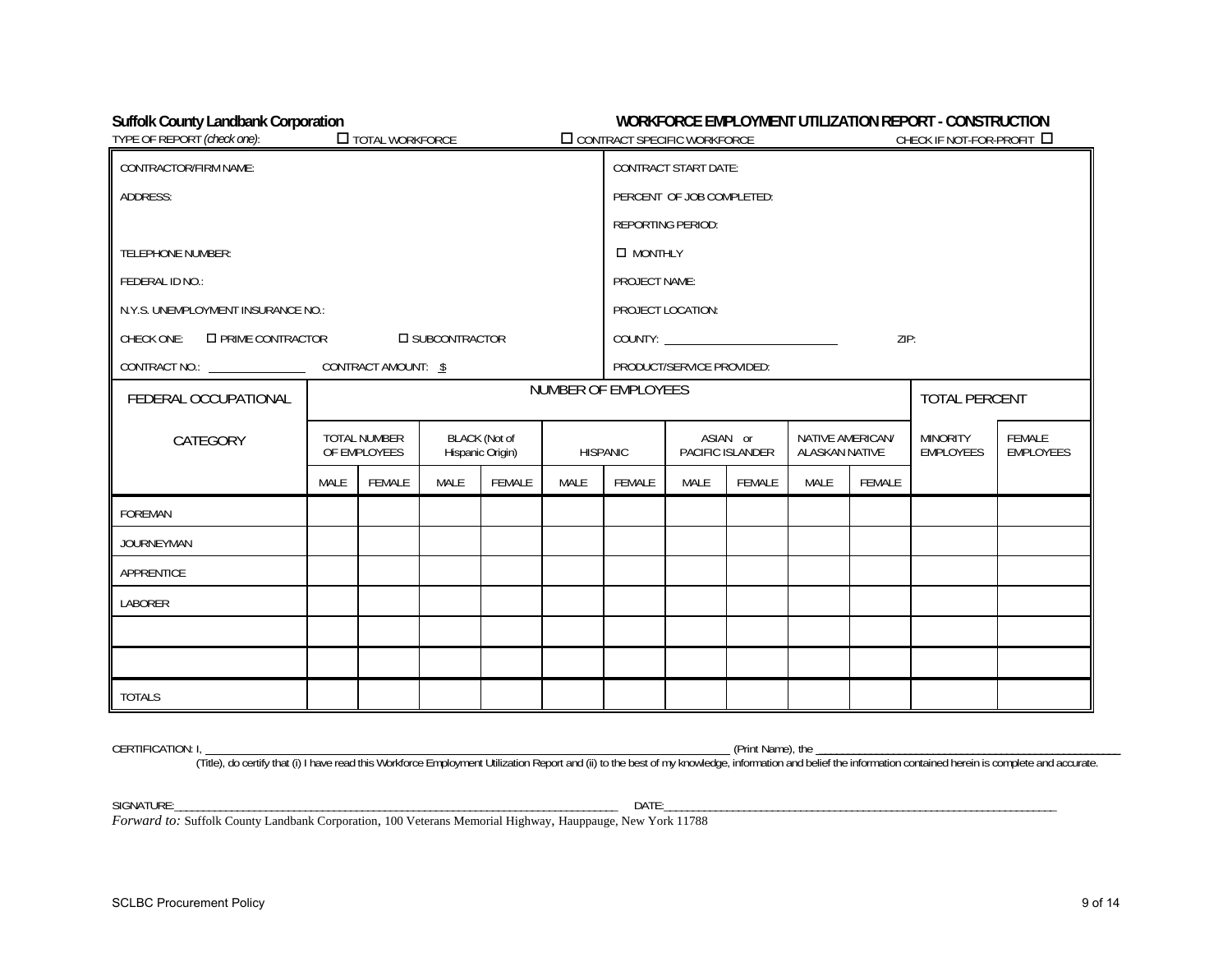# **Suffolk County Landbank Corporation WORKFORCE EMPLOYMENT UTILIZATION REPORT**

NON-CONSTRUCTION

| NON-CONSTRUCTION                                         |                                                                       |                                                                                 |                             |                                                                  |             |                                       |                     |                                         |                            |                         |                                                                                                                                                                     |         |  |
|----------------------------------------------------------|-----------------------------------------------------------------------|---------------------------------------------------------------------------------|-----------------------------|------------------------------------------------------------------|-------------|---------------------------------------|---------------------|-----------------------------------------|----------------------------|-------------------------|---------------------------------------------------------------------------------------------------------------------------------------------------------------------|---------|--|
| TYPE OF REPORT (check one):<br><b>IN TOTAL WORKFORCE</b> | <b>IN CONTRACT SPECIFIC WORKFORCE</b><br>TYPE OR SERVICE (check one): |                                                                                 |                             |                                                                  |             |                                       |                     |                                         |                            | CHECK IF NOT-FOR-PROFIT |                                                                                                                                                                     |         |  |
|                                                          | <b>ID PROFESSIONAL CONSTRUCTION CONSULTANT</b>                        |                                                                                 |                             |                                                                  |             | <b>IN SERVICES/CONSULTING</b>         |                     |                                         |                            |                         | <b>O COMMODITIES</b>                                                                                                                                                |         |  |
| CONTRACTOR/FIRM NAME:                                    |                                                                       |                                                                                 | <b>CONTRACT START DATE:</b> |                                                                  |             |                                       |                     |                                         |                            |                         |                                                                                                                                                                     |         |  |
| ADDRESS:                                                 |                                                                       |                                                                                 | PERCENT OF JOB COMPLETED:   |                                                                  |             |                                       |                     |                                         |                            |                         |                                                                                                                                                                     |         |  |
|                                                          |                                                                       |                                                                                 | REPORTING PERIOD:           |                                                                  |             |                                       |                     |                                         |                            |                         |                                                                                                                                                                     |         |  |
| <b>TELEPHONE NUMBER:</b>                                 |                                                                       |                                                                                 |                             |                                                                  |             |                                       |                     | □ QUARTERLY REPORT □ SEMI-ANNUAL REPORT |                            |                         |                                                                                                                                                                     |         |  |
| FEDERAL ID NO.:                                          |                                                                       |                                                                                 |                             |                                                                  |             | PROJECT NAME:                         |                     |                                         |                            |                         |                                                                                                                                                                     |         |  |
| N.Y.S. UNEMPLOYMENT INSURANCE NO.:                       |                                                                       |                                                                                 |                             |                                                                  |             | PROJECT LOCATION:                     |                     |                                         |                            |                         |                                                                                                                                                                     |         |  |
| CHECK ONE: <b>I</b> PRIME CONTRACTOR<br>SUBCONTRACTOR    |                                                                       |                                                                                 |                             | □                                                                |             |                                       |                     |                                         |                            |                         | ZIP:                                                                                                                                                                |         |  |
|                                                          |                                                                       |                                                                                 |                             |                                                                  |             |                                       |                     | PRODUCT/SERVICE PROVIDED:               |                            |                         |                                                                                                                                                                     |         |  |
| FEDERAL<br><b>OCCUPATIONAL</b>                           |                                                                       |                                                                                 |                             |                                                                  |             |                                       | NUMBER OF EMPLOYEES |                                         |                            |                         | <b>TOTAL PERCENT</b>                                                                                                                                                |         |  |
| CATEGORY                                                 |                                                                       | <b>TOTAL NUMBER</b><br><b>BLACK</b> (Not of<br>OF EMPLOYEES<br>Hispanic Origin) |                             | ASIAN or<br><b>HISPANIC</b><br><b>PACIFIC</b><br><b>ISLANDER</b> |             | NATIVE<br>AMERICAN/<br>ALASKAN NATIVE |                     | <b>MINORITY</b><br><b>EMPLOYEES</b>     | FEMALE<br><b>EMPLOYEES</b> |                         |                                                                                                                                                                     |         |  |
|                                                          | <b>MALE</b>                                                           | <b>FEMALE</b>                                                                   | <b>MALE</b>                 | <b>FEMALE</b>                                                    | <b>MALE</b> | <b>FEMALE</b>                         | MALE                | FEMALE                                  | MALE                       | FEMALE                  |                                                                                                                                                                     |         |  |
| Officials/Administrators                                 |                                                                       |                                                                                 |                             |                                                                  |             |                                       |                     |                                         |                            |                         |                                                                                                                                                                     |         |  |
| Professionals                                            |                                                                       |                                                                                 |                             |                                                                  |             |                                       |                     |                                         |                            |                         |                                                                                                                                                                     |         |  |
| Technicians                                              |                                                                       |                                                                                 |                             |                                                                  |             |                                       |                     |                                         |                            |                         |                                                                                                                                                                     |         |  |
| Sales Workers                                            |                                                                       |                                                                                 |                             |                                                                  |             |                                       |                     |                                         |                            |                         |                                                                                                                                                                     |         |  |
| Office & Clerical                                        |                                                                       |                                                                                 |                             |                                                                  |             |                                       |                     |                                         |                            |                         |                                                                                                                                                                     |         |  |
| Craft Workers                                            |                                                                       |                                                                                 |                             |                                                                  |             |                                       |                     |                                         |                            |                         |                                                                                                                                                                     |         |  |
| Operatives                                               |                                                                       |                                                                                 |                             |                                                                  |             |                                       |                     |                                         |                            |                         |                                                                                                                                                                     |         |  |
| Laborers                                                 |                                                                       |                                                                                 |                             |                                                                  |             |                                       |                     |                                         |                            |                         |                                                                                                                                                                     |         |  |
| Service Workers                                          |                                                                       |                                                                                 |                             |                                                                  |             |                                       |                     |                                         |                            |                         |                                                                                                                                                                     |         |  |
| TOTALS                                                   |                                                                       |                                                                                 |                             |                                                                  |             |                                       |                     |                                         |                            |                         |                                                                                                                                                                     |         |  |
| CERTIFICATION: I,<br>herein is complete and accurate.    |                                                                       |                                                                                 |                             |                                                                  |             | (Print Name), the                     |                     |                                         |                            |                         | do certify that (i) I have read this Workforce Employment Utilization Report and (ii) to the best of my knowledge, information and belief the information contained | (Title) |  |

*Forward to:* Suffolk County Landbank Corporation*,* 100 Veterans Memorial Highway*,* Hauppauge, New York 11788

SIGNATURE:\_\_\_\_\_\_\_\_\_\_\_\_\_\_\_\_\_\_\_\_\_\_\_\_\_\_\_\_\_\_\_\_\_\_\_\_\_\_\_\_\_\_\_\_\_\_\_\_\_\_\_\_\_\_\_ DATE:\_\_\_\_\_\_\_\_\_\_\_\_\_\_\_\_\_\_\_\_\_\_\_\_\_\_\_\_\_\_\_\_\_\_\_\_\_\_\_\_\_\_\_\_\_\_\_\_\_\_\_\_\_\_\_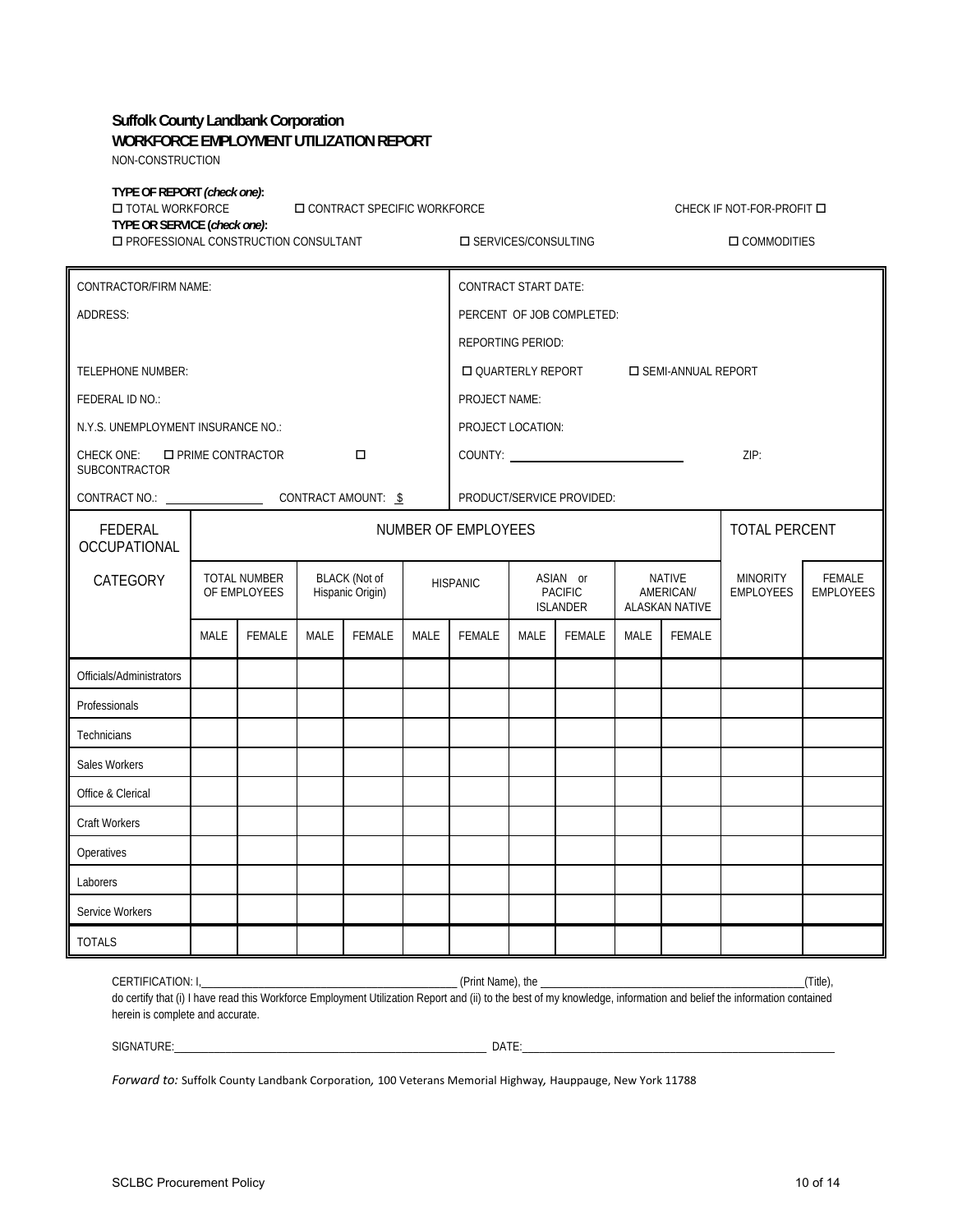### **CONTRACTOR'S MWBE UTILIZATION PLAN**

# **SUFFOLK COUNTY LANDBANK CORPORATION 100 Veterans Memorial Highway Hauppauge, NY 11788**

| <b>CONTRACTOR IDENTIFICATION</b>                                                                                                                                                          |                                                                                                                                                                                                                                      |
|-------------------------------------------------------------------------------------------------------------------------------------------------------------------------------------------|--------------------------------------------------------------------------------------------------------------------------------------------------------------------------------------------------------------------------------------|
| <b>Firm</b><br><u> 1989 - Johann Barn, mars ann an t-Amhain ann an t-Amhain ann an t-Amhain ann an t-Amhain an t-Amhain an t-Amh</u>                                                      |                                                                                                                                                                                                                                      |
| <b>Address</b><br><u> 1986 - Johann Stein, mars eta biztanleria (</u>                                                                                                                     |                                                                                                                                                                                                                                      |
| <b>City</b>                                                                                                                                                                               | <u>State, Ziperman and State State and State and State and State and State and State and State and State and State and State and State and State and State and State and State and State and State and State and State and State</u> |
| <b>PROJECT IDENTIFICATION</b>                                                                                                                                                             |                                                                                                                                                                                                                                      |
|                                                                                                                                                                                           | Contract Amount \$                                                                                                                                                                                                                   |
|                                                                                                                                                                                           |                                                                                                                                                                                                                                      |
|                                                                                                                                                                                           |                                                                                                                                                                                                                                      |
|                                                                                                                                                                                           |                                                                                                                                                                                                                                      |
|                                                                                                                                                                                           | Authority Goal: WBE _________%                                                                                                                                                                                                       |
|                                                                                                                                                                                           |                                                                                                                                                                                                                                      |
| 1. List previous Suffolk County Landbank Corporation Work performed by your Firm:                                                                                                         |                                                                                                                                                                                                                                      |
| Project_                                                                                                                                                                                  |                                                                                                                                                                                                                                      |
|                                                                                                                                                                                           | Lontract Amount \$<br>MBE Utilization: \$ ____________ WBE Utilization: \$ ___________                                                                                                                                               |
| MBE Utilization: \$ WBE Utilization: \$                                                                                                                                                   |                                                                                                                                                                                                                                      |
| 2. Do you intend to subcontract any Work on this Project:<br>$\sqcap$ NO<br>$\Box$ YES<br>3. Do you intend to purchase supplies, materials, equipment, vendor or professional services in | If YES, provide the information below and complete item (4A):<br>Amount (\$) _______________________-or - Range: From (\$) __________ to (\$) ______                                                                                 |
| connection with the Project?<br><b>NO</b>                                                                                                                                                 | $\Box$ YES If YES, provide the information below and complete Item (4B):<br>Amount (\$) __________________-or - Range: From (\$) __________ to (\$) ________                                                                         |
| 4. Schedule of proposed subcontract work and purchase activity.                                                                                                                           |                                                                                                                                                                                                                                      |
|                                                                                                                                                                                           | (A) SUBCONTRACT WORK: Trade and Amount (B) PURCHASE ACTIVITY: Description and Amount                                                                                                                                                 |
|                                                                                                                                                                                           |                                                                                                                                                                                                                                      |
|                                                                                                                                                                                           |                                                                                                                                                                                                                                      |
|                                                                                                                                                                                           |                                                                                                                                                                                                                                      |
| \$                                                                                                                                                                                        |                                                                                                                                                                                                                                      |
| $\sim$                                                                                                                                                                                    |                                                                                                                                                                                                                                      |
|                                                                                                                                                                                           | \$                                                                                                                                                                                                                                   |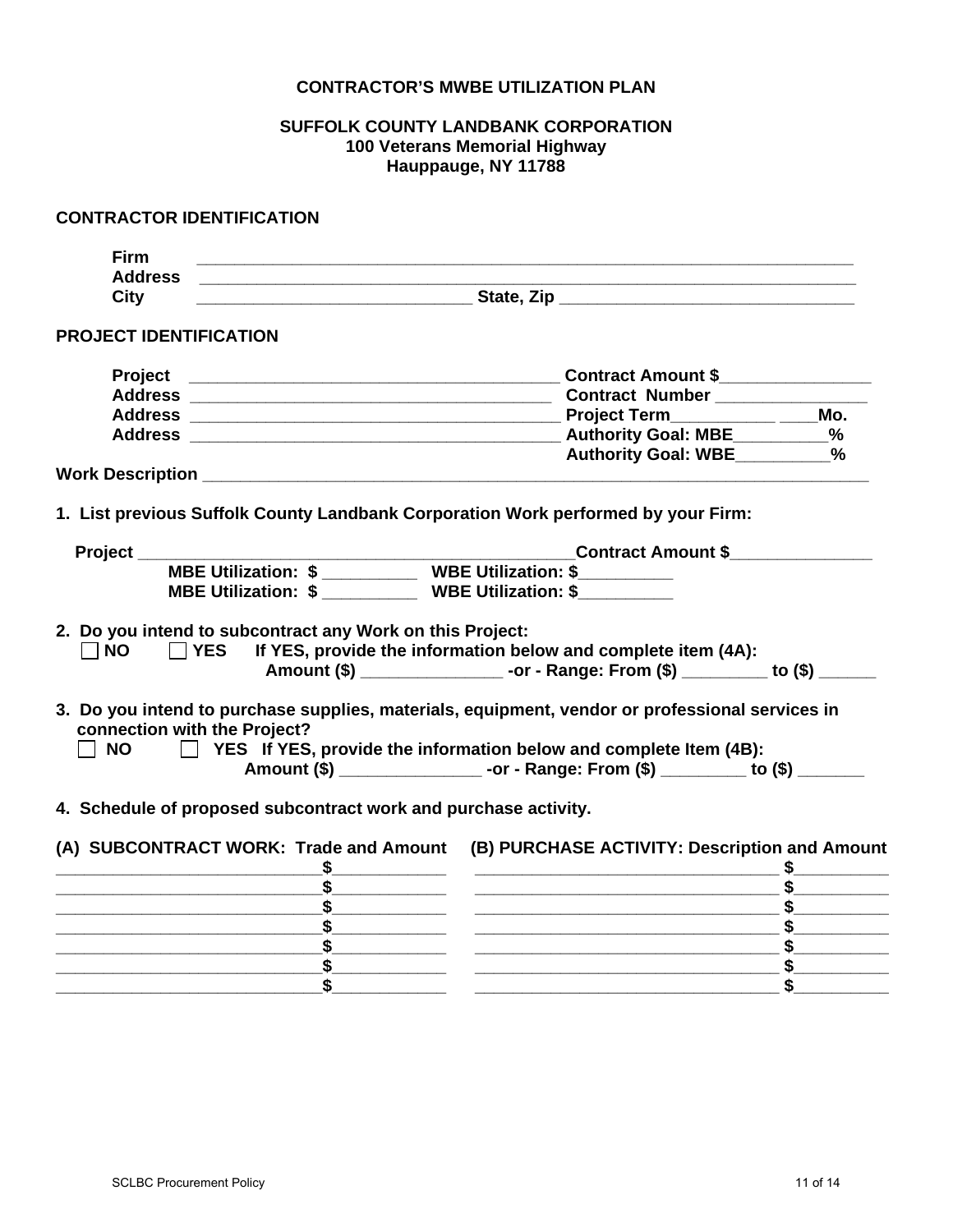| <b>CONTRACTOR'S MWBE UTILIZATION PLAN</b> |
|-------------------------------------------|
|-------------------------------------------|

| 5. List all subcontractors and suppliers that you intend to use on the Contract and indicate which ones are<br>certified M/WBEs.                                          |                 |                                           |  |                           |
|---------------------------------------------------------------------------------------------------------------------------------------------------------------------------|-----------------|-------------------------------------------|--|---------------------------|
|                                                                                                                                                                           |                 |                                           |  |                           |
|                                                                                                                                                                           |                 |                                           |  |                           |
|                                                                                                                                                                           |                 |                                           |  |                           |
|                                                                                                                                                                           |                 |                                           |  |                           |
|                                                                                                                                                                           |                 |                                           |  |                           |
|                                                                                                                                                                           |                 |                                           |  |                           |
|                                                                                                                                                                           |                 |                                           |  |                           |
|                                                                                                                                                                           |                 |                                           |  |                           |
|                                                                                                                                                                           |                 |                                           |  |                           |
|                                                                                                                                                                           |                 |                                           |  |                           |
|                                                                                                                                                                           |                 |                                           |  |                           |
|                                                                                                                                                                           |                 |                                           |  |                           |
| 6. Complete the Minority - and Women Owned Business Goal Tabulation Schedule below for your Firm using<br>either dollar amounts or a percentage of your Contract.         |                 |                                           |  |                           |
| <b>GOAL AWARD CATEGORY</b>                                                                                                                                                | <b>MBE GOAL</b> | <b>WBE GOAL</b>                           |  | <b>DOLLARS or PERCENT</b> |
| <b>Subcontract Work</b><br><b>Purchase Activity</b>                                                                                                                       |                 |                                           |  | $(\$)$ (%)                |
| <b>Total Goal</b>                                                                                                                                                         |                 |                                           |  | $(\$)$ (%)                |
| 7. The space below is provided for comments that your Firm may have regarding the utilization of Minority-<br>and/or Women-Owned Businesses in the Work of your Contract. |                 |                                           |  |                           |
| <b>Principal or Officer:</b>                                                                                                                                              |                 |                                           |  |                           |
| <b>Type Name of Principal or Officer</b>                                                                                                                                  |                 | <b>Type Title of Principal or Officer</b> |  |                           |
| <b>Signature of Principal or Officer</b>                                                                                                                                  |                 | <b>Date</b>                               |  |                           |
|                                                                                                                                                                           |                 |                                           |  |                           |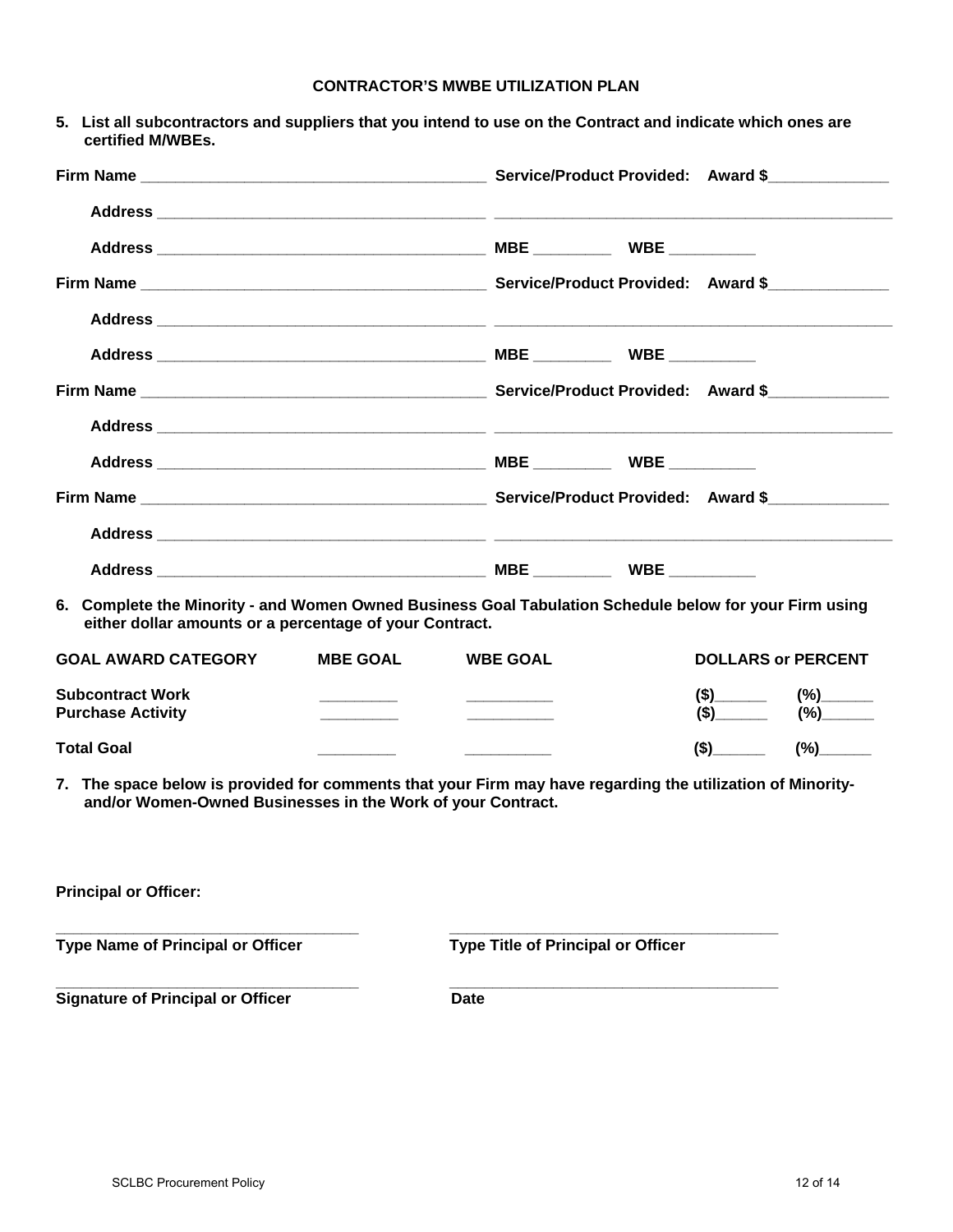### CONTRACTOR'S MWBE UTILIZATION COMPLIANCE REPORT ACTIVITY SUMMARY WITH MINORITY - WOMEN-OWNED BUSINESS ENTERPRISES

| <b>Suffolk County Landbank Corporation</b><br>100 Veterans Memorial Highway<br>Hauppauge, NY 11788  |                                                                                           |
|-----------------------------------------------------------------------------------------------------|-------------------------------------------------------------------------------------------|
| <b>CONTRACTOR IDENTIFICATION</b><br>Firm<br>Address                                                 |                                                                                           |
| PROJECT INFORMATION                                                                                 |                                                                                           |
|                                                                                                     | ____ Contract Number________________________                                              |
|                                                                                                     |                                                                                           |
|                                                                                                     |                                                                                           |
| If additional summary space is required, use Continuation Sheet.<br><b>Continuation Sheet Used?</b> | MINORITY - AND WOMEN-OWNED BUSINESS BID AND CONTRACT ACTIVITY SUMMARY<br><b>No</b><br>Yes |
|                                                                                                     |                                                                                           |
|                                                                                                     |                                                                                           |
|                                                                                                     |                                                                                           |
|                                                                                                     |                                                                                           |
|                                                                                                     |                                                                                           |
|                                                                                                     |                                                                                           |
|                                                                                                     |                                                                                           |
|                                                                                                     |                                                                                           |
|                                                                                                     |                                                                                           |
|                                                                                                     |                                                                                           |
|                                                                                                     |                                                                                           |
|                                                                                                     |                                                                                           |
|                                                                                                     |                                                                                           |
|                                                                                                     |                                                                                           |
|                                                                                                     |                                                                                           |
|                                                                                                     | Type of Firm: MBE _______ WBE ______                                                      |
|                                                                                                     | Value of Proposal/Bid Reviewed or Award \$                                                |
|                                                                                                     | Date of Award, Pending or Eliminated Action ____________                                  |
|                                                                                                     | Contract Status: Awarded____ Pending____ Eliminated_____                                  |
|                                                                                                     |                                                                                           |

Type Name of Principal or Officer Type Title of Principal or Officer

\_\_\_\_\_\_\_\_\_\_\_\_\_\_\_\_\_\_\_\_\_\_\_\_\_\_\_\_\_\_\_\_\_\_\_\_\_ \_\_\_\_\_\_\_\_\_\_\_\_\_\_\_\_\_\_\_\_\_\_\_\_\_\_\_\_\_\_\_\_\_\_\_\_\_\_

\_\_\_\_\_\_\_\_\_\_\_\_\_\_\_\_\_\_\_\_\_\_\_\_\_\_\_\_\_\_\_\_\_\_\_\_\_ \_\_\_\_\_\_\_\_\_\_\_\_\_\_\_\_\_\_\_\_\_\_\_\_\_\_\_\_\_\_\_\_\_\_\_\_\_\_ Signature of Principal or Officer Date